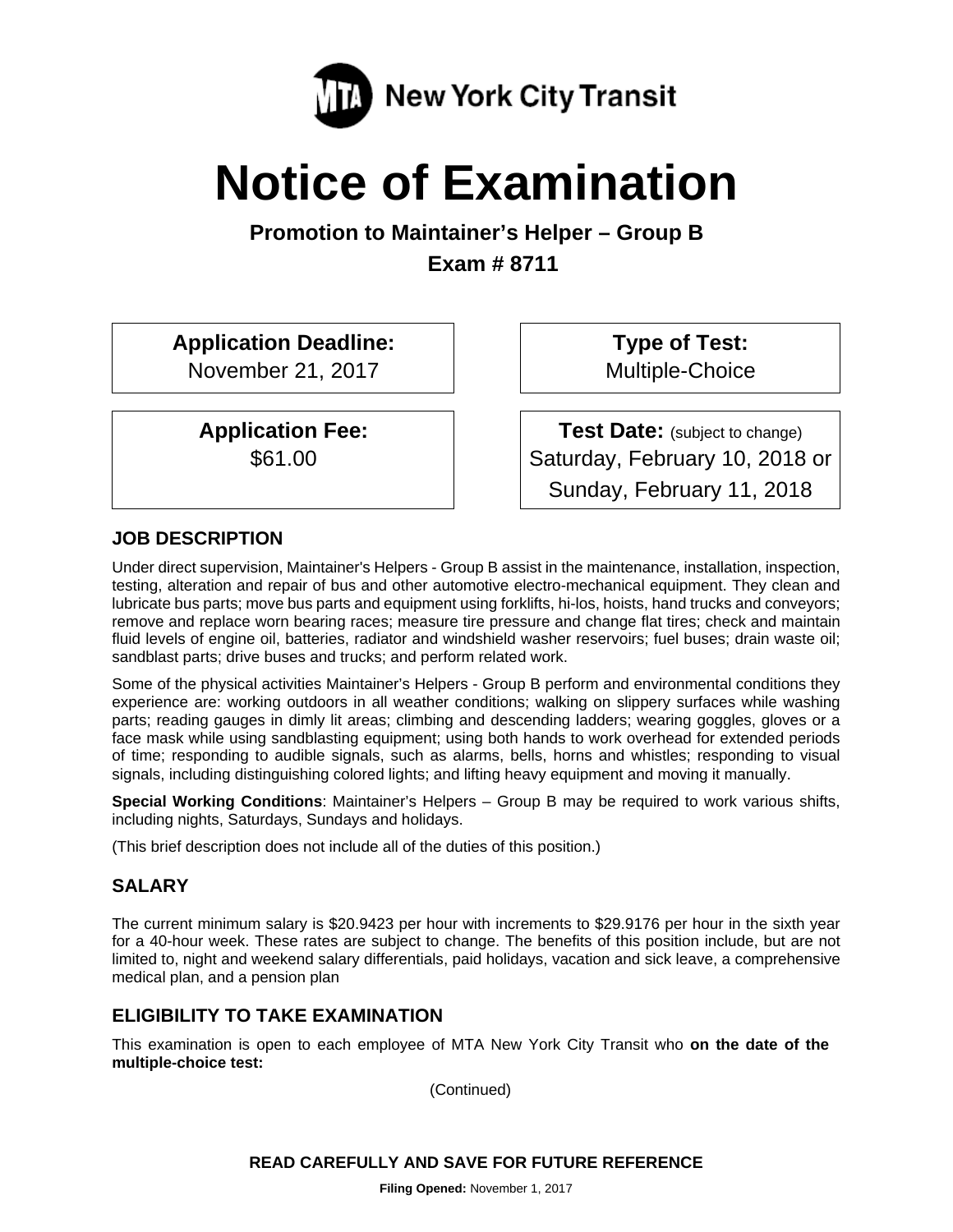# **ELIGIBILITY TO TAKE EXAMINATION** (continued)

- 1. Is permanently (not provisionally) employed in or appears on a Preferred List (see Note, below) for the title of Cleaner (Transit Authority) or Railroad Track Cleaner; or
- 2. Is employed as a labor class Transit Cleaner or Transit Track Cleaner; and
- 3. Is not otherwise ineligible.

(Note: A "Preferred List" is a civil service list which is only for certain former permanent incumbents of the eligible title who have rehiring rights.)

The admission of employees in the labor class title of Transit Cleaner or Transit Track Cleaner is pursuant to New York Civil Service Law §52 (14) for this examination only. These admissions shall not be considered precedent for future examinations.

This examination is also open to employees who were appointed to the eligible title pursuant to New York State Civil Service Law, section 55-a, and who meet all other eligibility requirements.

You are responsible for determining whether you meet the eligibility requirements for this examination prior to submitting the *Application*. If you do not know if you are eligible, check with **your department's Human Resources representative.** You may be given the test before we verify your eligibility. If you are marked "Not Eligible," your application fee will **not** be refunded and you will **not** receive a score.

This examination is **not** open to employees of MaBSTOA or MTA Bus Company, or to employees of any MTA agency other than MTA New York City Transit.

# **REQUIREMENTS TO BE PROMOTED**

**Probationary Period:** At the time of promotion from the eligible title of Cleaner (Transit Authority) or Railroad Track Cleaner, you must have completed your probationary period in the eligible title of Cleaner (Transit Authority) or Railroad Track Cleaner, and you must be permanently employed in that title or your name must appear on a "Preferred List" for that eligible title. Additionally, you must have served permanently in the eligible title for at least one year. Time served prior to a break in service of more than one year will not be credited; or

At the time of promotion from the labor class title of Transit Cleaner or Transit Track Cleaner, you must have completed your probationary period and you must be employed in the labor class title of Transit Cleaner or Transit Track Cleaner.

**Driver License Requirement:** At the time of promotion, you must possess a motor vehicle driver license valid in the State of New York. If you have serious moving violations, license suspension or an accident record you may be disqualified. You will be promoted to the Department of Buses subject to receipt of either:

- 1. A Class B Commercial Driver License valid in the State of New York with a passenger endorsement and no disqualifying restrictions; or
- 2. A Learner's Permit for a Class B Commercial Driver License valid in the State of New York with a passenger endorsement and no disqualifying restrictions.

If you qualify under "2" above, you will be promoted to the Department of Buses subject to the receipt of a Class B Commercial Driver License with a passenger endorsement and no disqualifying restrictions valid in the State of New York at the end of a special training course in bus operation.

If you fail to successfully complete the special training course in bus operation, including the receipt of a Class B Commercial Driver License valid in the state of New York with a passenger endorsement and no disqualifying restrictions, you will be terminated or returned to your previously held permanent title.

The New York State Class B Commercial Driver License must have no restrictions that would preclude the performance of the duties of a Maintainer's Helper – Group B and must be maintained for the duration of your employment in title.

**Medical Requirement:** Medical guidelines have been established for the position of Maintainer's Helper - Group B. You will be examined to determine whether you can perform the essential functions of the position of Maintainer's Helper - Group B. Where appropriate, a reasonable accommodation will be provided for a person with a disability to enable him or her to take the examination, and/or to perform the essential functions of the job.

#### **READ CAREFULLY AND SAVE FOR FUTURE REFERENCE**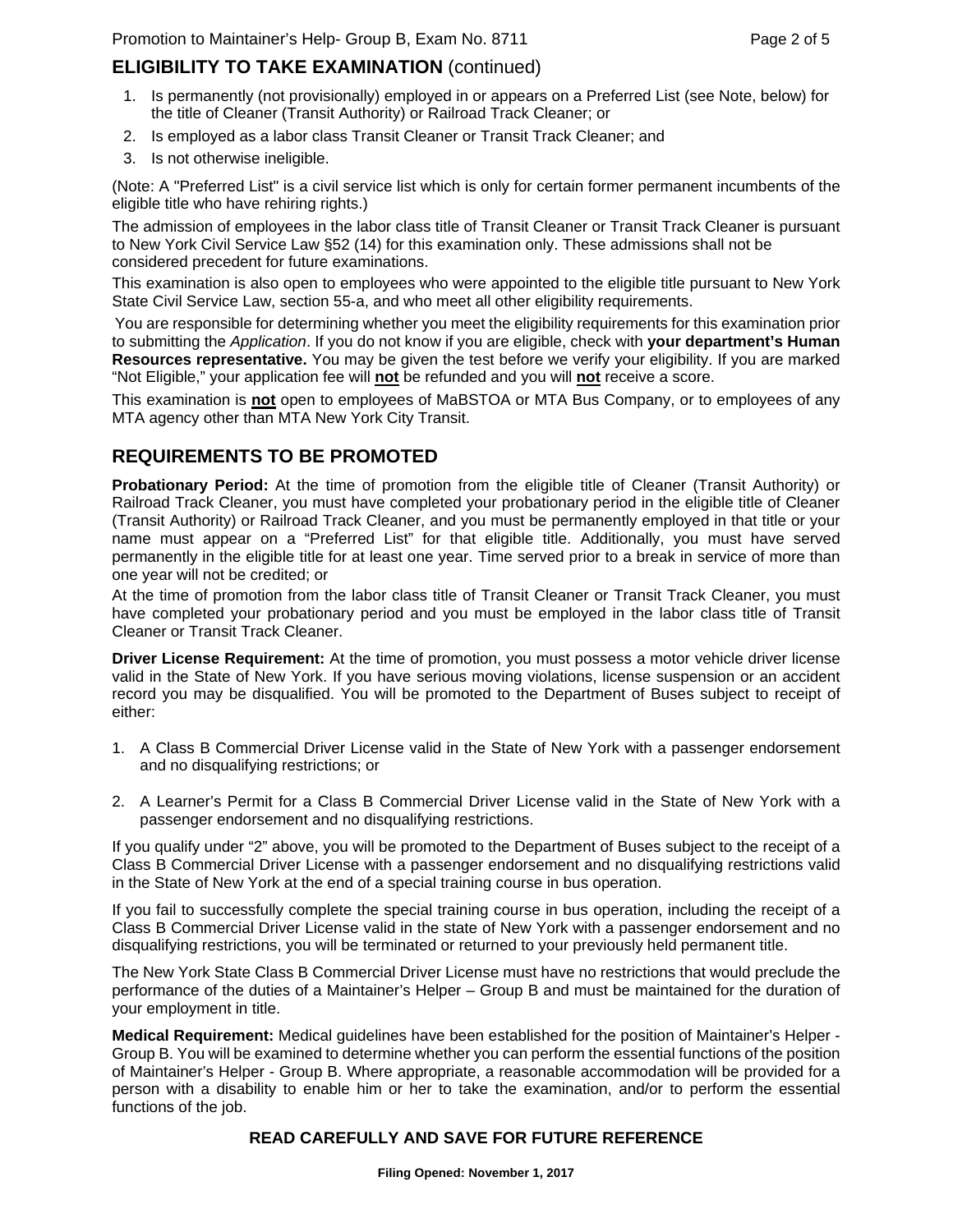# **REQUIREMENTS TO BE PROMOTED (continued)**

**Drug Screening Requirement:** You must pass a drug screening in order to be promoted, and if promoted, you will be subject to random drug and alcohol tests for the duration of your employment. Additionally, if you have tested positive on a drug or alcohol test or had a refusal to test during pre-employment or while employed by a Federal DOT-regulated employer during the applicable period, you must have completed the Substance Abuse Professional (SAP) process required by federal law in order to be appointed to this safety-sensitive position.

# **HOW TO SUBMIT AN APPLICATION AND PAY THE APPLICATION FEE**

If you believe you meet the requirements in the "Eligibility to Take Examination" section, submit an application online by the last day of the application period unless you are requesting a Fee Waiver. Applicants who wish to request a Fee Waiver should refer to the "How to Submit an Application When Requesting a Fee Waiver" section below.

**Application Fee:** This fee is generally not refundable. Under special circumstances, you may be entitled to a refund. You should refer to the Department of Citywide Administrative Services ("DCAS") Exam Regulations to determine if you are entitled to a refund prior to requesting a refund. You can refer to the bottom of the last page of this Notice of Examination for instructions on how to obtain a copy of the DCAS Exam Regulations.

#### **Online Applications:**

- **1.** Apply using the "BSC" employee portal at: www.mymta.info by the last day of the application period.
- **2.** You must pay the application fee via payroll deduction. Applicants who request a fee waiver must apply by mail.
- **3.** You will be sent a confirmation email after you complete your application and pay the application fee.

Computers with internet access are available on a limited basis at branches of the New York Public Library, the Brooklyn Public Library and the Queens Library to patrons with a valid library card.

# **HOW TO SUBMIT AN APPLICATION WHEN REQUESTING A FEE WAIVER**

Applicants who wish to request a Fee Waiver must obtain an *Application* in person at the MTA New York City Transit Exam Information Center as indicated below and must submit the *Application* by mail to the address in the "Correspondence Section" below **by the last day of the application period**.

MTA New York City Transit will not accept applications in person. Additional information on requesting an application fee waiver is available with the *Application*.

**MTA New York City Transit Exam Information Center**: Open Monday through Friday, from 9 AM to 3 PM, in the lobby at 180 Livingston Street, Brooklyn, New York. Directions: take the A, C, F, or R trains to the Jay Street-Metro Tech Station, or the 2 or the 3 train to the Hoyt Street Station. **The MTA New York City Transit Exam Information Center will be closed on Friday, November 10, 2017** in observation of Veteran's Day.

# **ADMISSION LETTER**

An *Admission Letter* will be mailed to you about 10 days before the date of the multiple-choice test. If you do not receive an *Admission Letter* at least 4 days before the multiple-choice test date, you may obtain a duplicate letter at the MTA New York City Transit Exam Information Center (as indicated above). A paper copy of the *Admission Letter* is your ticket for admission to the multiple-choice test.

Employees **must** keep their official mailing address **up to date.** Only the address on file with the MTA Business Service Center will be used to mail correspondence, including the *Admission Letter.*

### **READ CAREFULLY AND SAVE FOR FUTURE REFERENCE**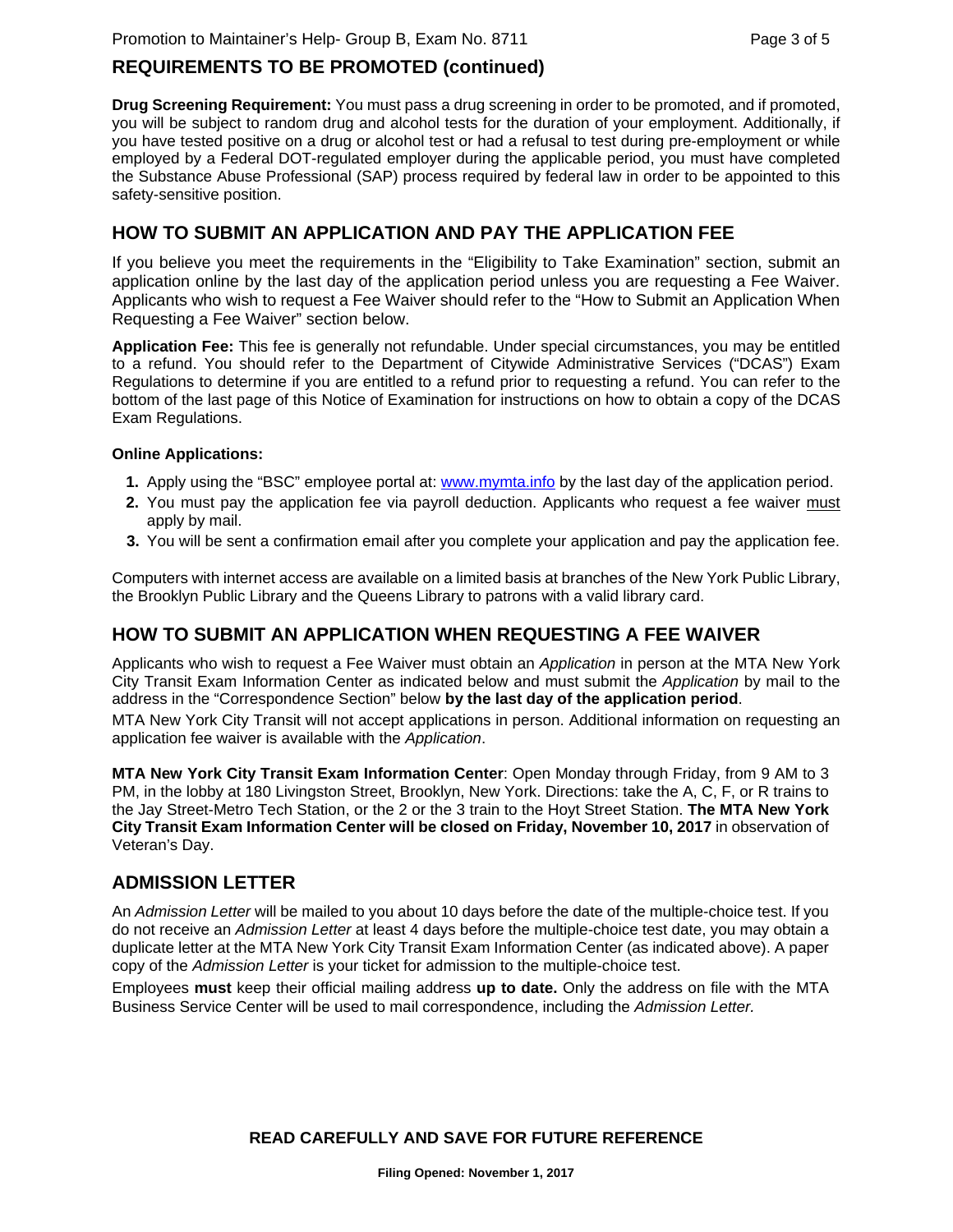# **THE TEST**

You will be given a multiple-choice test. You must achieve a score of at least 70% to pass the multiplechoice test. Your score on the multiple-choice test will determine 85% of your final score. Your seniority will determine the remaining 15%. You must pass the multiple-choice test to have your seniority credited.

Your seniority score will be 70 plus  $\frac{1}{2}$  point for each three months of completed, continuous service with an agency under the jurisdiction of the Commissioner, Department of Citywide Administrative Services, in permanent competitive class titles and labor class titles. Your service will be credited through the date of the multiple-choice test up to a maximum of 15 years. Time served prior to a break in service of more than one year will not be credited.

Veterans' or Disabled Veterans' Credit will be granted only to eligible passing candidates who request that they be applied. Veterans' or Disabled Veterans' Credit should be requested at the time of the application, but **must** be requested before the date the eligible list is established. Claims for Veterans' or Disabled Veterans' Credit cannot be made once the eligible list is established.

The multiple-choice test may include questions on general automotive theory, the proper selection and use of hand and power tools, and equipment employed in the maintenance and repair of automobiles; safe work practices in automotive repair and maintenance shops; reading and interpreting written instructions; reading meters; taking measurements and basic shop computations; basic electrical and mechanical theory; and other related areas.

# **TEST ADMINISTRATION GUIDELINES**

**Warning:** You are not permitted to enter the test site with cellular phones, smart watches, beepers, pagers, cameras, portable media players, or other electronic devices. Calculators are permitted; however, they must be hand-held, battery or solar powered, numeric only. Calculators with functions **other than** addition, subtraction, multiplication and division **are prohibited**. Electronic devices with an alphabetic keyboard or word processing or data recording capabilities such as planners, organizers, etc. are prohibited**.** If you use any of these devices in the building at any time before, during or after the test, you may **not** receive your test results, your test score may be nullified, and your application fee will **not** be refunded.

You may not have any other person, including children, present with you while you are being processed for or taking the test and no one may wait for you inside of the test site while you are taking the test.

Leaving: You must leave the test site once you finish the test. If you leave the test site after being fingerprinted but before finishing the test, you will not be permitted to re-enter. If you disregard this instruction and re-enter the test site, you may not receive your test results, your test score may be nullified, and your application fee will not be refunded.

**Proof of Identity:** You must present your MTA New York City Transit Employee Identification card when you arrive to take the multiple-choice test.

# **THE TEST RESULTS**

If you pass the multiple-choice test and are marked eligible, your name will be placed in final score order on an eligible list and you will be given a list number. You will be notified by mail of your test results. If you meet all requirements and conditions, you will be considered for promotion when your name is reached on the eligible list.

### **SPECIAL ARRANGEMENTS**

**Late Filing:** Consult with **your department's Human Resources representative** to determine the procedure for filing a late *Application* if you meet one of the following conditions:

- 1. You are absent from work for at least one-half of the application period and are unable to apply for reasons such as vacation, sick leave or military duty; or
- 2. You become eligible after the above application period, but on or before the date of the multiplechoice test.

(Continued)

#### **READ CAREFULLY AND SAVE FOR FUTURE REFERENCE**